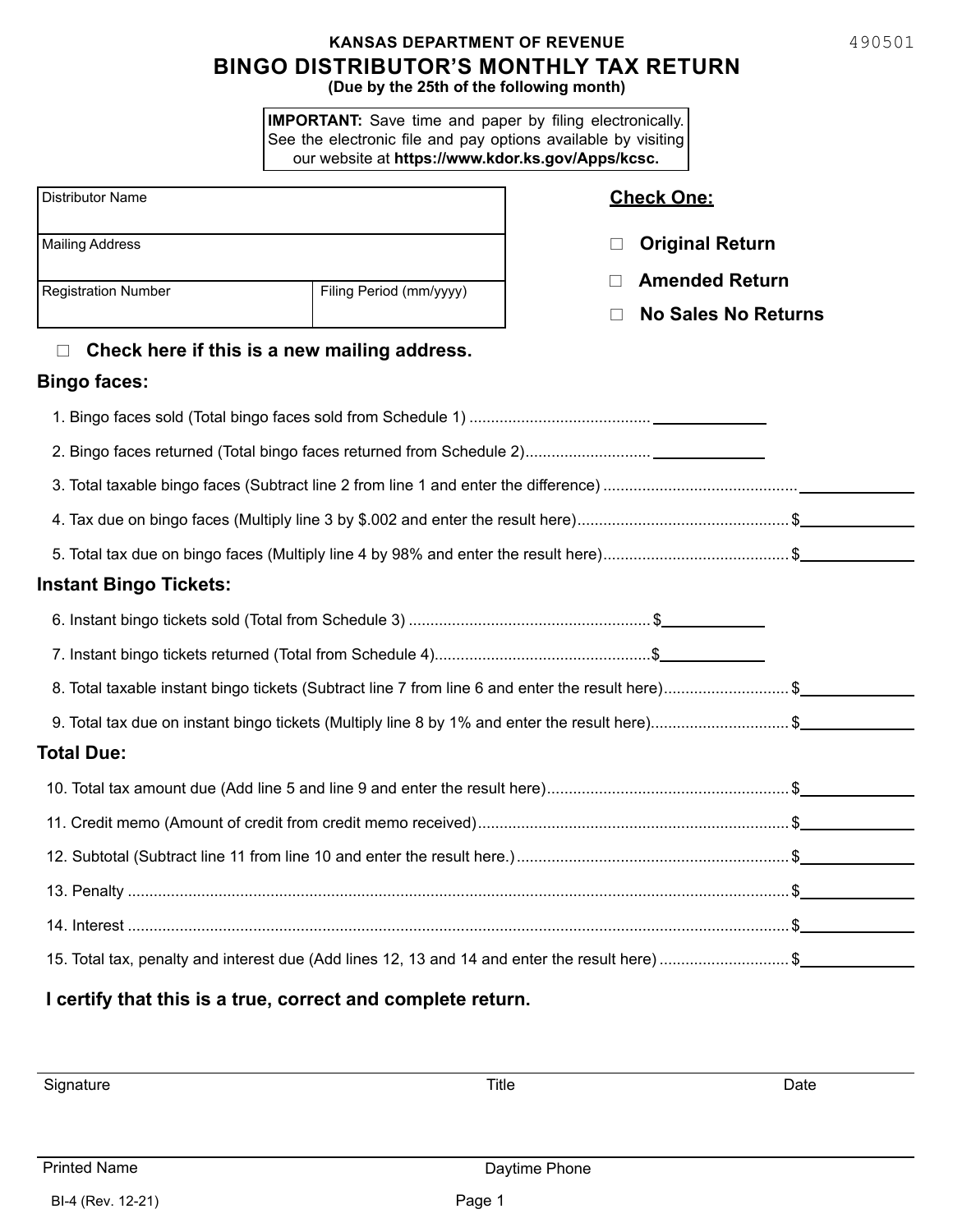## **Schedule 1 - Bingo faces Sold During the Month** □ Check here if no sales to report.

| Total bingo faces sold from column E |  |
|--------------------------------------|--|
|--------------------------------------|--|

**Total bingo faces sold** (Add all Schedule 1 totals. Enter here and on page 1, line 1).............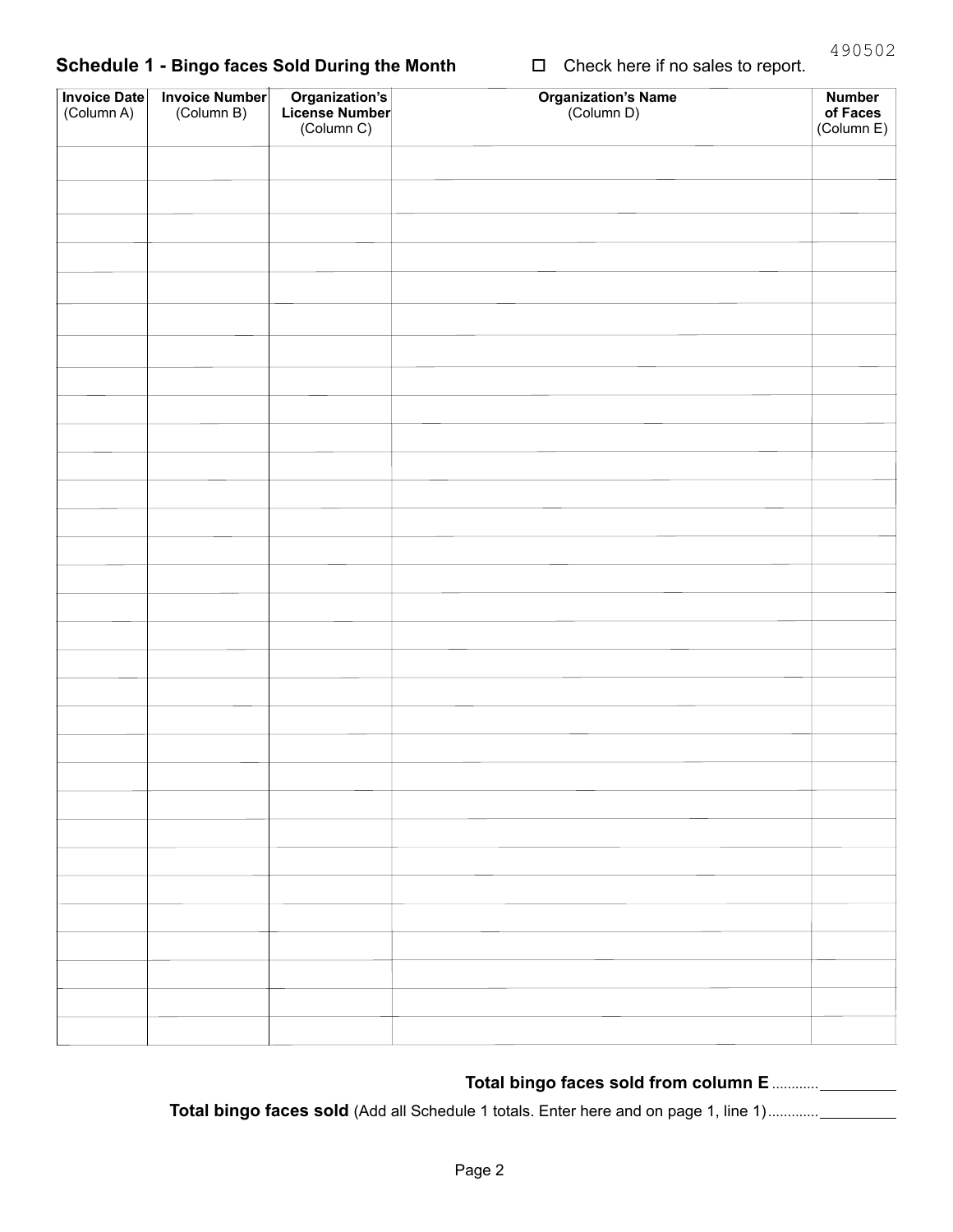# **Schedule 2 - Bingo faces Returned During the Month** □ Check here if no returns to report.

| Invoice Date<br>(Column A) | <b>Invoice Number</b><br>(Column B) | <b>Organization's</b><br>License Number<br>(Column C) | <b>Organization's Name</b><br>(Column D) | <b>Number</b><br>of Faces<br>(Column E) |
|----------------------------|-------------------------------------|-------------------------------------------------------|------------------------------------------|-----------------------------------------|
|                            |                                     |                                                       |                                          |                                         |
|                            |                                     |                                                       |                                          |                                         |
|                            |                                     |                                                       |                                          |                                         |
|                            |                                     |                                                       |                                          |                                         |
|                            |                                     |                                                       |                                          |                                         |
|                            |                                     |                                                       |                                          |                                         |
|                            |                                     |                                                       |                                          |                                         |
|                            |                                     |                                                       |                                          |                                         |
|                            |                                     |                                                       |                                          |                                         |
|                            |                                     |                                                       |                                          |                                         |
|                            |                                     |                                                       |                                          |                                         |
|                            |                                     |                                                       |                                          |                                         |
|                            |                                     |                                                       |                                          |                                         |
|                            |                                     |                                                       |                                          |                                         |
|                            |                                     |                                                       |                                          |                                         |
|                            |                                     |                                                       |                                          |                                         |
|                            |                                     |                                                       |                                          |                                         |
|                            |                                     |                                                       |                                          |                                         |
|                            |                                     |                                                       |                                          |                                         |
|                            |                                     |                                                       |                                          |                                         |
|                            |                                     |                                                       |                                          |                                         |
|                            |                                     |                                                       |                                          |                                         |
|                            |                                     |                                                       |                                          |                                         |
|                            |                                     |                                                       |                                          |                                         |
|                            |                                     |                                                       |                                          |                                         |
|                            |                                     |                                                       |                                          |                                         |
|                            |                                     |                                                       |                                          |                                         |
|                            |                                     |                                                       |                                          |                                         |
|                            |                                     |                                                       |                                          |                                         |
|                            |                                     |                                                       |                                          |                                         |

| Total bingo faces returned from column E |  |
|------------------------------------------|--|
|                                          |  |

**Total bingo faces returned** (Add all Schedule 2 totals. Enter here and on page 1, line 2)...............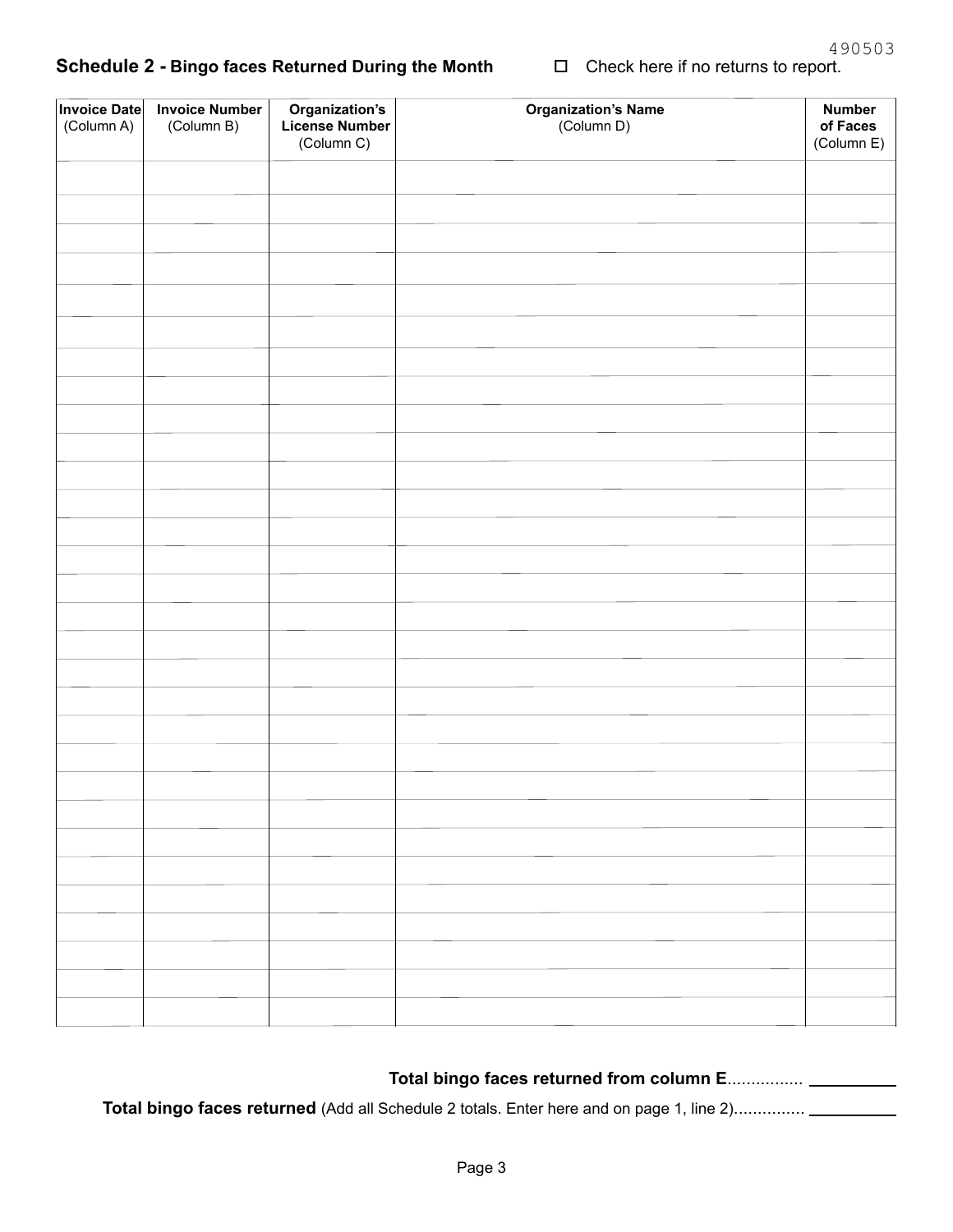## **Schedule 3 - Instant Bingo Tickets Sold During the Month** □ Check here if no sales to report.

| (Column A) | Invoice Date Invoice Number<br>(Column B) | <b>Organization's</b><br>License Number<br>(Column C) | <b>Organization's Name</b><br>(Column D) | <b>Manufacturer's Name</b><br>(Colume E) | Game Serial<br><b>Number</b><br>(Column F) | <b>Total Retail Price</b><br>of Instant Bingo<br>(Column G) |
|------------|-------------------------------------------|-------------------------------------------------------|------------------------------------------|------------------------------------------|--------------------------------------------|-------------------------------------------------------------|
|            |                                           |                                                       |                                          |                                          |                                            |                                                             |
|            |                                           |                                                       |                                          |                                          |                                            |                                                             |
|            |                                           |                                                       |                                          |                                          |                                            |                                                             |
|            |                                           |                                                       |                                          |                                          |                                            |                                                             |
|            |                                           |                                                       |                                          |                                          |                                            |                                                             |
|            |                                           |                                                       |                                          |                                          |                                            |                                                             |
|            |                                           |                                                       |                                          |                                          |                                            |                                                             |
|            |                                           |                                                       |                                          |                                          |                                            |                                                             |
|            |                                           |                                                       |                                          |                                          |                                            |                                                             |
|            |                                           |                                                       |                                          |                                          |                                            |                                                             |
|            |                                           |                                                       |                                          |                                          |                                            |                                                             |
|            |                                           |                                                       |                                          |                                          |                                            |                                                             |
|            |                                           |                                                       |                                          |                                          |                                            |                                                             |
|            |                                           |                                                       |                                          |                                          |                                            |                                                             |
|            |                                           |                                                       |                                          |                                          |                                            |                                                             |
|            |                                           |                                                       |                                          |                                          |                                            |                                                             |
|            |                                           |                                                       |                                          |                                          |                                            |                                                             |
|            |                                           |                                                       |                                          |                                          |                                            |                                                             |
|            |                                           |                                                       |                                          |                                          |                                            |                                                             |
|            |                                           |                                                       |                                          |                                          |                                            |                                                             |
|            |                                           |                                                       |                                          |                                          |                                            |                                                             |
|            |                                           |                                                       |                                          |                                          |                                            |                                                             |
|            |                                           |                                                       |                                          |                                          |                                            |                                                             |
|            |                                           |                                                       |                                          |                                          |                                            |                                                             |
|            |                                           |                                                       |                                          |                                          |                                            |                                                             |
|            |                                           |                                                       |                                          |                                          |                                            |                                                             |
|            |                                           |                                                       |                                          |                                          |                                            |                                                             |
|            |                                           |                                                       |                                          |                                          |                                            |                                                             |
|            |                                           |                                                       |                                          |                                          |                                            |                                                             |
|            |                                           |                                                       |                                          |                                          |                                            |                                                             |
|            |                                           |                                                       |                                          |                                          |                                            |                                                             |
|            |                                           |                                                       |                                          |                                          |                                            |                                                             |
|            |                                           |                                                       |                                          |                                          |                                            |                                                             |

### **Total retail price of instant bingo from column G**......\$

**Total retail price from all Schedule 3's** (Add all Schedule 3 totals. Enter here and on page 1, line 6)......\$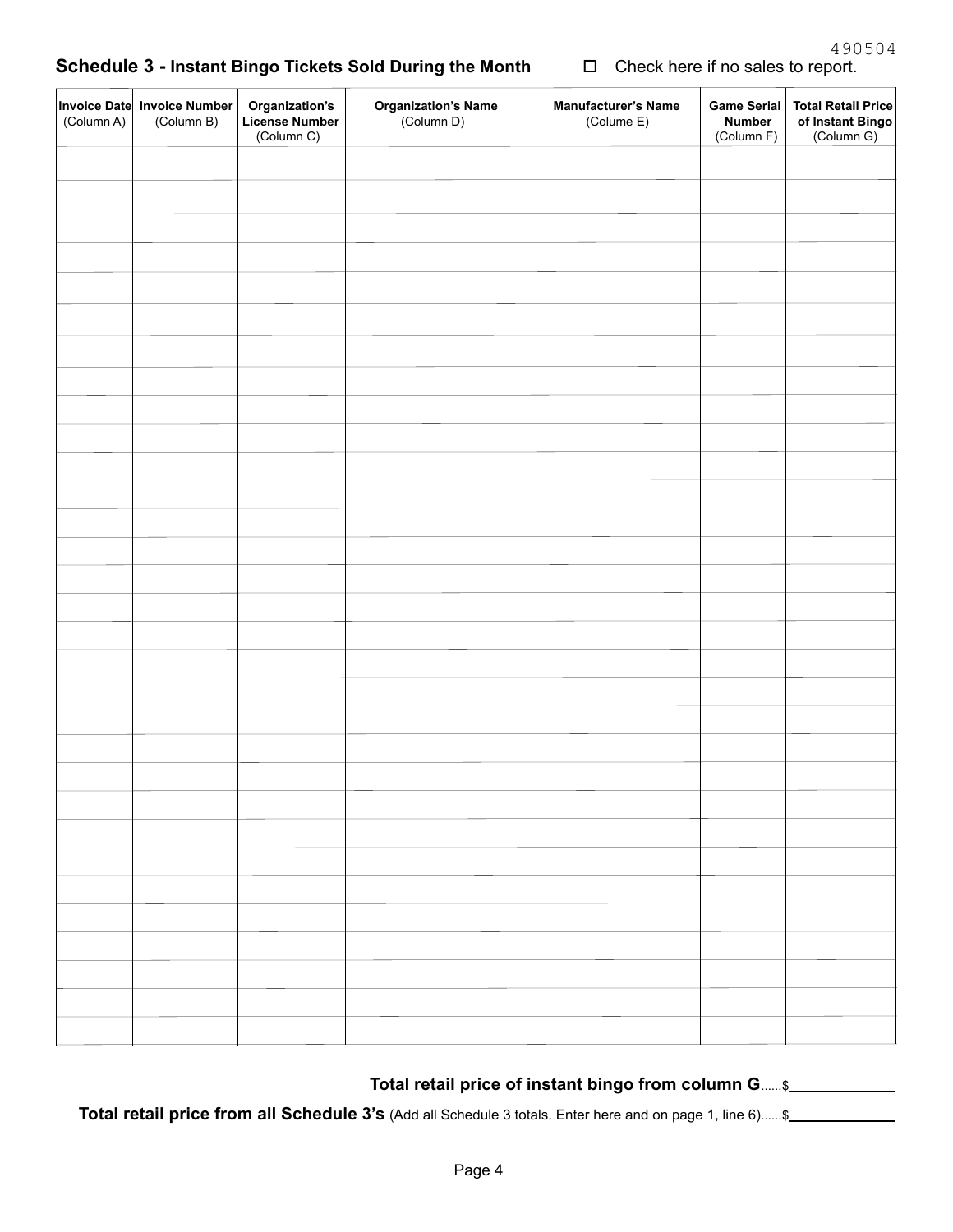#### $\Box$ **Schedule 4 - Instant Bingo Tickets Returned During the Month**

| Check here if no returns to report. |  |  |
|-------------------------------------|--|--|
|-------------------------------------|--|--|

| (Column A) | Invoice Date Invoice Number<br>(Column B) | Organization's<br><b>License Number</b><br>(Column C) | <b>Organization's Name</b><br>(Column D) | <b>Manufacturer's Name</b><br>(Column E) | <b>Game Serial</b><br><b>Number</b><br>(Column F) | <b>Total Retail Price</b><br>of Instant Bingo<br>(Column G) |
|------------|-------------------------------------------|-------------------------------------------------------|------------------------------------------|------------------------------------------|---------------------------------------------------|-------------------------------------------------------------|
|            |                                           |                                                       |                                          |                                          |                                                   |                                                             |
|            |                                           |                                                       |                                          |                                          |                                                   |                                                             |
|            |                                           |                                                       |                                          |                                          |                                                   |                                                             |
|            |                                           |                                                       |                                          |                                          |                                                   |                                                             |
|            |                                           |                                                       |                                          |                                          |                                                   |                                                             |
|            |                                           |                                                       |                                          |                                          |                                                   |                                                             |
|            |                                           |                                                       |                                          |                                          |                                                   |                                                             |
|            |                                           |                                                       |                                          |                                          |                                                   |                                                             |
|            |                                           |                                                       |                                          |                                          |                                                   |                                                             |
|            |                                           |                                                       |                                          |                                          |                                                   |                                                             |
|            |                                           |                                                       |                                          |                                          |                                                   |                                                             |
|            |                                           |                                                       |                                          |                                          |                                                   |                                                             |
|            |                                           |                                                       |                                          |                                          |                                                   |                                                             |
|            |                                           |                                                       |                                          |                                          |                                                   |                                                             |
|            |                                           |                                                       |                                          |                                          |                                                   |                                                             |
|            |                                           |                                                       |                                          |                                          |                                                   |                                                             |
|            |                                           |                                                       |                                          |                                          |                                                   |                                                             |
|            |                                           |                                                       |                                          |                                          |                                                   |                                                             |
|            |                                           |                                                       |                                          |                                          |                                                   |                                                             |
|            |                                           |                                                       |                                          |                                          |                                                   |                                                             |
|            |                                           |                                                       |                                          |                                          |                                                   |                                                             |
|            |                                           |                                                       |                                          |                                          |                                                   |                                                             |
|            |                                           |                                                       |                                          |                                          |                                                   |                                                             |
|            |                                           |                                                       |                                          |                                          |                                                   |                                                             |
|            |                                           |                                                       |                                          |                                          |                                                   |                                                             |
|            |                                           |                                                       |                                          |                                          |                                                   |                                                             |
|            |                                           |                                                       |                                          |                                          |                                                   |                                                             |
|            |                                           |                                                       |                                          |                                          |                                                   |                                                             |
|            |                                           |                                                       |                                          |                                          |                                                   |                                                             |
|            |                                           |                                                       |                                          |                                          |                                                   |                                                             |
|            |                                           |                                                       |                                          |                                          |                                                   |                                                             |

| Total retail price of instant bingo from column G\$ |  |
|-----------------------------------------------------|--|
|                                                     |  |

**Total retail price from all Schedule 4's** (Add all Schedule 4 totals. Enter here and on page 1, line 7).............\$